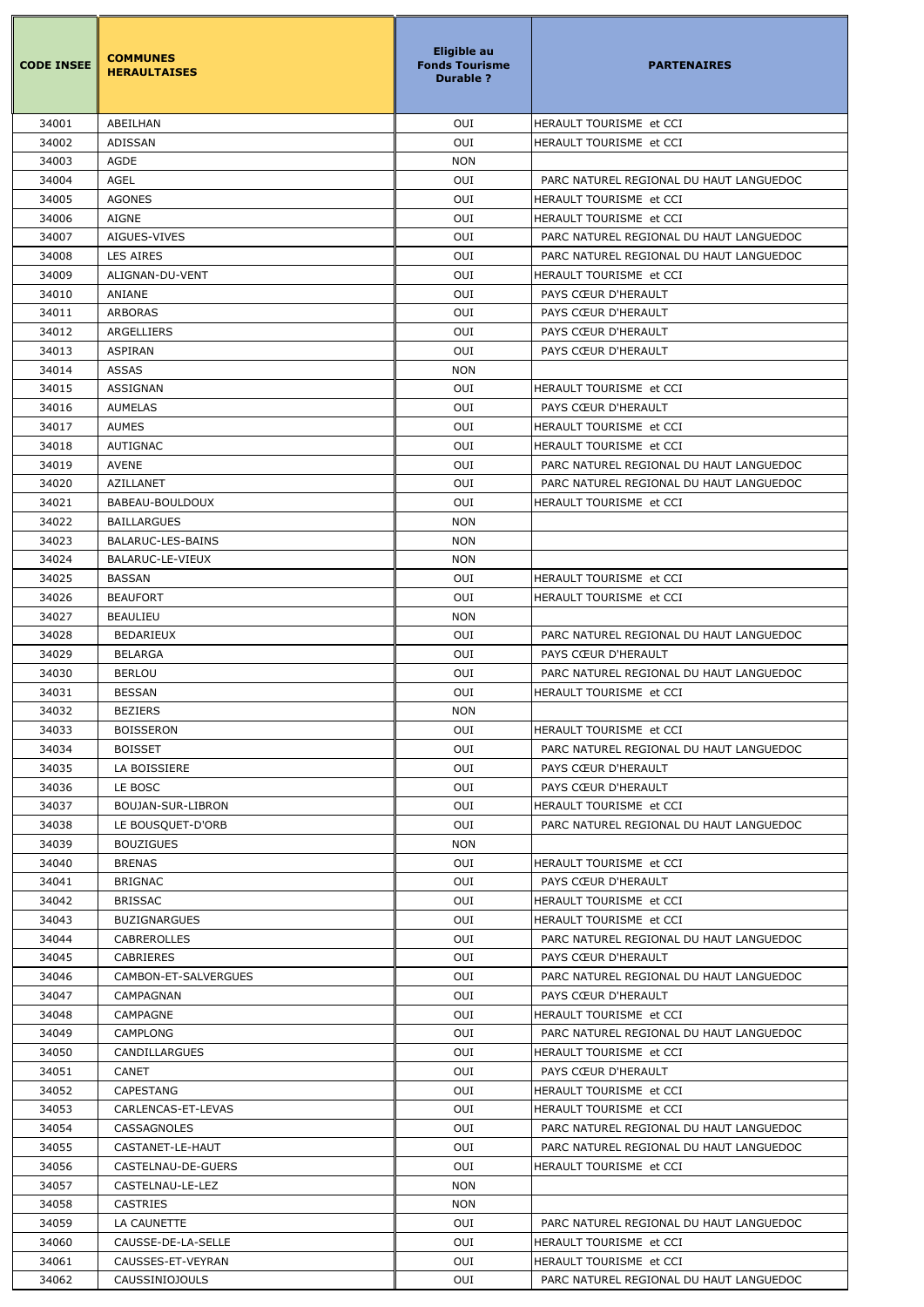| 34063 | <b>CAUX</b>             | OUI        | IHERAULT TOURISME et CCI                |
|-------|-------------------------|------------|-----------------------------------------|
| 34064 | LE CAYLAR               | OUI        | PAYS CŒUR D'HERAULT                     |
| 34065 | <b>CAZEDARNES</b>       | OUI        | HERAULT TOURISME et CCI                 |
| 34066 | CAZEVIEILLE             | OUI        | HERAULT TOURISME et CCI                 |
| 34067 | CAZILHAC                | OUI        | HERAULT TOURISME et CCI                 |
| 34068 | CAZOULS-D'HERAULT       | OUI        | HERAULT TOURISME et CCI                 |
| 34069 | CAZOULS-LES-BEZIERS     | OUI        | HERAULT TOURISME et CCI                 |
| 34070 | CEBAZAN                 | OUI        | <b>I</b> HERAULT TOURISME et CCI        |
| 34071 | CEILHES-ET-ROCOZELS     | OUI        | PARC NATUREL REGIONAL DU HAUT LANGUEDOC |
| 34072 | <b>CELLES</b>           | OUI        | PAYS CŒUR D'HERAULT                     |
| 34073 | <b>CERS</b>             | OUI        | HERAULT TOURISME et CCI                 |
| 34074 | <b>CESSENON-SUR-ORB</b> | <b>OUI</b> | <b>I</b> HERAULT TOURISME et CCI        |
| 34075 | <b>CESSERAS</b>         | OUI        | PARC NATUREL REGIONAL DU HAUT LANGUEDOC |
| 34076 | <b>CEYRAS</b>           | OUI        | PAYS CŒUR D'HERAULT                     |
| 34077 | <b>CLAPIERS</b>         | <b>NON</b> |                                         |
| 34078 | <b>CLARET</b>           | <b>OUI</b> | HERAULT TOURISME et CCI                 |
| 34079 | CLERMONT-L'HERAULT      | <b>OUI</b> | PAYS CŒUR D'HERAULT                     |
| 34080 | COLOMBIERES-SUR-ORB     | <b>OUI</b> | PARC NATUREL REGIONAL DU HAUT LANGUEDOC |
| 34081 | <b>COLOMBIERS</b>       | <b>OUI</b> | HERAULT TOURISME et CCI                 |
| 34082 | COMBAILLAUX             | <b>OUI</b> | HERAULT TOURISME et CCI                 |
| 34083 | <b>COMBES</b>           | OUI        | PARC NATUREL REGIONAL DU HAUT LANGUEDOC |
| 34084 | CORNEILHAN              | OUI        | HERAULT TOURISME et CCI                 |
| 34085 | <b>COULOBRES</b>        | OUI        | HERAULT TOURISME et CCI                 |
| 34086 | COURNIOU                | <b>OUI</b> | PARC NATUREL REGIONAL DU HAUT LANGUEDOC |
| 34087 | <b>COURNONSEC</b>       | <b>NON</b> |                                         |
| 34088 | COURNONTERRAL           | <b>NON</b> |                                         |
| 34089 | CREISSAN                | OUI        | HERAULT TOURISME et CCI                 |
| 34090 | LE CRES                 | <b>NON</b> |                                         |
| 34091 | LE CROS                 | OUI        | PAYS CŒUR D'HERAULT                     |
| 34092 | <b>CRUZY</b>            | OUI        | HERAULT TOURISME et CCI                 |
| 34093 | DIO-ET-VALQUIERES       | OUI        | PARC NATUREL REGIONAL DU HAUT LANGUEDOC |
| 34094 | ESPONDEILHAN            | OUI        | HERAULT TOURISME et CCI                 |
| 34095 | <b>FABREGUES</b>        | <b>NON</b> |                                         |
| 34096 | <b>FAUGERES</b>         | <b>OUI</b> | PARC NATUREL REGIONAL DU HAUT LANGUEDOC |
| 34097 | FELINES-MINERVOIS       | OUI        | HERAULT TOURISME et CCI                 |
| 34098 | FERRALS-LES-MONTAGNES   | <b>OUI</b> | PARC NATUREL REGIONAL DU HAUT LANGUEDOC |
| 34099 | FERRIERES-LES-VERRERIES | OUI        | HERAULT TOURISME et CCI                 |
|       | FERRIERES-POUSSAROU     | OUI        | PARC NATUREL REGIONAL DU HAUT LANGUEDOC |
| 34100 |                         | OUI        |                                         |
| 34101 | <b>FLORENSAC</b>        |            | HERAULT TOURISME et CCI                 |
| 34102 | <b>FONTANES</b>         | OUI        | HERAULT TOURISME et CCI                 |
| 34103 | <b>FONTES</b>           | OUI        | PAYS CŒUR D'HERAULT                     |
| 34104 | <b>FOS</b>              | OUI        | HERAULT TOURISME et CCI                 |
| 34105 | <b>FOUZILHON</b>        | OUI        | HERAULT TOURISME et CCI                 |
| 34106 | <b>FOZIERES</b>         | OUI        | PAYS CŒUR D'HERAULT                     |
| 34107 | FRAISSE-SUR-AGOUT       | OUI        | PARC NATUREL REGIONAL DU HAUT LANGUEDOC |
| 34108 | <b>FRONTIGNAN</b>       | <b>NON</b> |                                         |
| 34109 | <b>GABIAN</b>           | OUI        | HERAULT TOURISME et CCI                 |
| 34110 | <b>GALARGUES</b>        | OUI        | HERAULT TOURISME et CCI                 |
| 34111 | <b>GANGES</b>           | OUI        |                                         |
| 34112 | <b>GARRIGUES</b>        | OUI        | HERAULT TOURISME et CCI                 |
| 34113 | <b>GIGEAN</b>           | <b>NON</b> |                                         |
| 34114 | <b>GIGNAC</b>           | OUI        | PAYS CŒUR D'HERAULT                     |
| 34115 | <b>GORNIES</b>          | OUI        | HERAULT TOURISME et CCI                 |
| 34116 | <b>GRABELS</b>          | <b>NON</b> |                                         |
| 34117 | GRAISSESSAC             | OUI        | PARC NATUREL REGIONAL DU HAUT LANGUEDOC |
| 34118 | <b>GUZARGUES</b>        | OUI        | HERAULT TOURISME et CCI                 |
| 34119 | <b>HEREPIAN</b>         | OUI        | PARC NATUREL REGIONAL DU HAUT LANGUEDOC |
| 34120 | <b>JACOU</b>            | <b>NON</b> |                                         |
| 34121 | <b>JONCELS</b>          | OUI        | PARC NATUREL REGIONAL DU HAUT LANGUEDOC |
| 34122 | <b>JONQUIERES</b>       | OUI        | PAYS CŒUR D'HERAULT                     |
| 34123 | <b>JUVIGNAC</b>         | <b>NON</b> |                                         |
| 34124 | <b>LACOSTE</b>          | OUI        | PAYS CŒUR D'HERAULT                     |
| 34125 |                         |            | PAYS CŒUR D'HERAULT                     |
|       | LAGAMAS                 | OUI        |                                         |
| 34126 | LAMALOU-LES-BAINS       | OUI        | PARC NATUREL REGIONAL DU HAUT LANGUEDOC |
| 34127 | <b>LANSARGUES</b>       | OUI        | HERAULT TOURISME et CCI                 |
| 34128 | LAROQUE                 | <b>NON</b> |                                         |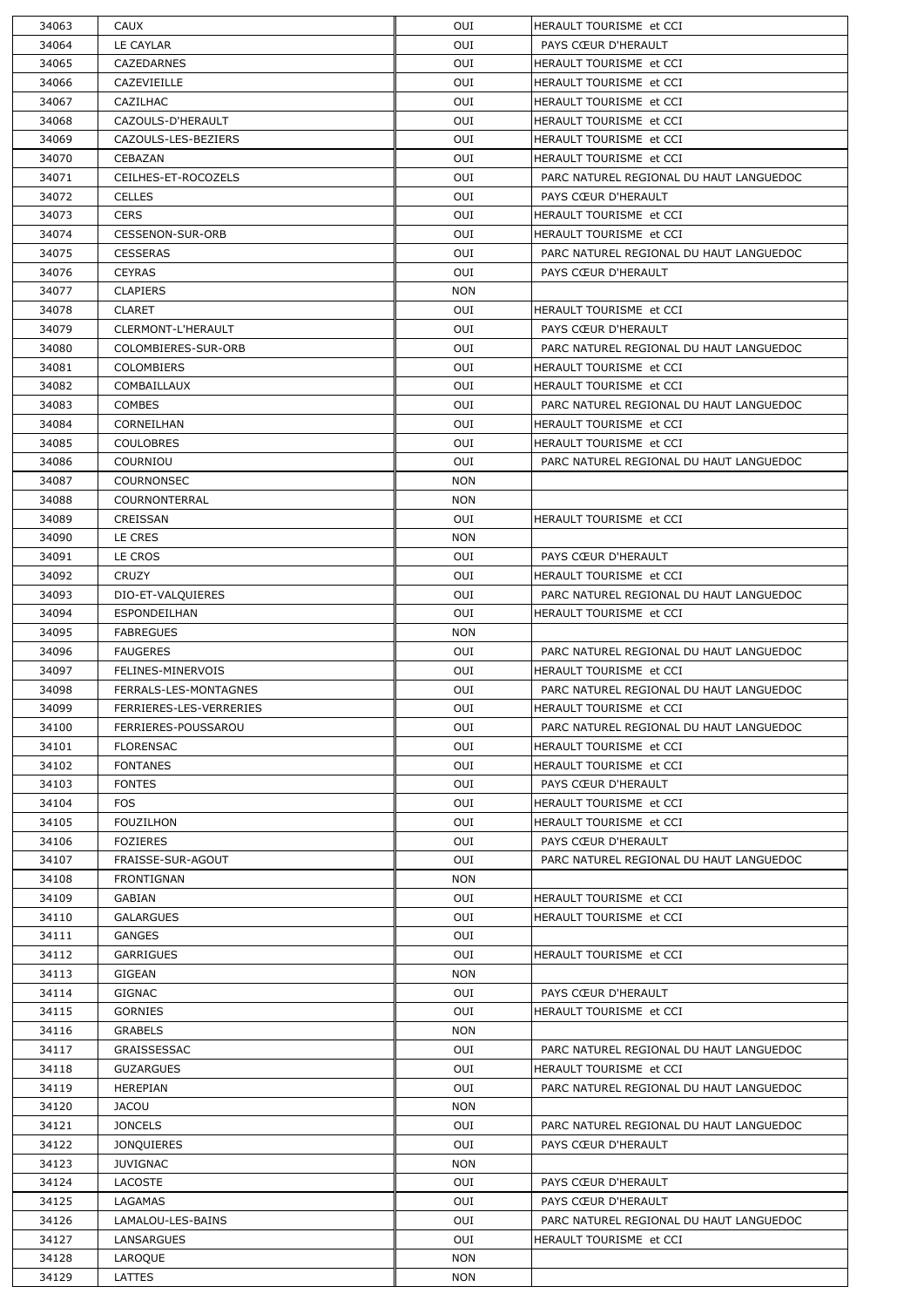| 34130 | <b>LAURENS</b>             | OUI        | HERAULT TOURISME et CCI                 |
|-------|----------------------------|------------|-----------------------------------------|
| 34131 | LAURET                     | OUI        | HERAULT TOURISME et CCI                 |
| 34132 | <b>LAUROUX</b>             | OUI        | PAYS CŒUR D'HERAULT                     |
| 34133 | LAVALETTE                  | OUI        | PAYS CŒUR D'HERAULT                     |
| 34134 | LAVERUNE                   | <b>NON</b> |                                         |
| 34135 | LESPIGNAN                  | OUI        | HERAULT TOURISME et CCI                 |
| 34136 | LEZIGNAN-LA-CEBE           | OUI        | HERAULT TOURISME et CCI                 |
| 34137 | <b>LIAUSSON</b>            | OUI        | PAYS CŒUR D'HERAULT                     |
| 34138 | LIEURAN-CABRIERES          | OUI        | PAYS CŒUR D'HERAULT                     |
| 34139 | LIEURAN-LES-BEZIERS        | OUI        | HERAULT TOURISME et CCI                 |
| 34140 | LIGNAN-SUR-ORB             | OUI        | HERAULT TOURISME et CCI                 |
| 34141 | LA LIVINIERE               | OUI        | PARC NATUREL REGIONAL DU HAUT LANGUEDOC |
| 34142 | <b>LODEVE</b>              | OUI        | PAYS CŒUR D'HERAULT                     |
| 34143 | <b>LOUPIAN</b>             | OUI        | HERAULT TOURISME et CCI                 |
| 34144 | <b>LUNAS</b>               | OUI        | PARC NATUREL REGIONAL DU HAUT LANGUEDOC |
| 34145 | LUNEL                      | <b>NON</b> |                                         |
| 34146 | LUNEL-VIEL                 | <b>NON</b> |                                         |
| 34147 | <b>MAGALAS</b>             | OUI        | HERAULT TOURISME et CCI                 |
| 34148 | MARAUSSAN                  | OUI        | HERAULT TOURISME et CCI                 |
| 34149 | <b>MARGON</b>              | OUI        | HERAULT TOURISME et CCI                 |
| 34150 | MARSEILLAN                 | OUI        | HERAULT TOURISME et CCI                 |
| 34151 | <b>MARSILLARGUES</b>       | <b>NON</b> |                                         |
| 34152 | MAS-DE-LONDRES             | OUI        | HERAULT TOURISME et CCI                 |
| 34153 | <b>LES MATELLES</b>        | OUI        | HERAULT TOURISME et CCI                 |
| 34154 | MAUGUIO CARNON             | <b>NON</b> |                                         |
| 34155 | MAUREILHAN                 | OUI        | HERAULT TOURISME et CCI                 |
| 34156 | <b>MERIFONS</b>            | OUI        | PAYS CŒUR D'HERAULT                     |
| 34157 | <b>MEZE</b>                | <b>NON</b> |                                         |
| 34158 | <b>MINERVE</b>             | OUI        | PARC NATUREL REGIONAL DU HAUT LANGUEDOC |
| 34159 | MIREVAL                    | <b>NON</b> |                                         |
| 34160 | MONS-LA-TRIVALLE           | OUI        | PARC NATUREL REGIONAL DU HAUT LANGUEDOC |
| 34161 | <b>MONTADY</b>             | OUI        | HERAULT TOURISME et CCI                 |
| 34162 | MONTAGNAC                  | OUI        | HERAULT TOURISME et CCI                 |
| 34163 | MONTARNAUD                 | OUI        | PAYS CŒUR D'HERAULT                     |
| 34164 | <b>MONTAUD</b>             | OUI        | HERAULT TOURISME et CCI                 |
| 34165 | MONTBAZIN                  | <b>NON</b> |                                         |
| 34166 | <b>MONTBLANC</b>           | OUI        | HERAULT TOURISME et CCI                 |
|       |                            |            |                                         |
| 34167 | <b>MONTELS</b>             | OUI        | HERAULT TOURISME et CCI                 |
| 34168 | MONTESQUIEU                | OUI        | HERAULT TOURISME et CCI                 |
| 34169 | MONTFERRIER-SUR-LEZ        | <b>NON</b> |                                         |
| 34170 | MONTOULIERS                | OUI        | HERAULT TOURISME et CCI                 |
| 34171 | <b>MONTOULIEU</b>          | OUI        | HERAULT TOURISME et CCI                 |
| 34172 | <b>MONTPELLIER</b>         | <b>NON</b> |                                         |
| 34173 | <b>MONTPEYROUX</b>         | OUI        | PAYS CŒUR D'HERAULT                     |
| 34174 | MOULES-ET-BAUCELS          | OUI        | HERAULT TOURISME et CCI                 |
| 34175 | <b>MOUREZE</b>             | OUI        | PAYS CŒUR D'HERAULT                     |
| 34176 | <b>MUDAISON</b>            | <b>NON</b> |                                         |
| 34177 | <b>MURLES</b>              | OUI        | HERAULT TOURISME et CCI                 |
| 34178 | MURVIEL-LES-BEZIERS        | OUI        | HERAULT TOURISME et CCI                 |
| 34179 | MURVIEL-LES-MONTPELLIER    | OUI        | HERAULT TOURISME et CCI                 |
| 34180 | <b>NEBIAN</b>              | OUI        | PAYS CŒUR D'HERAULT                     |
| 34181 | <b>NEFFIES</b>             | OUI        | HERAULT TOURISME et CCI                 |
| 34182 | NEZIGNAN-L'EVEQUE          | OUI        | HERAULT TOURISME et CCI                 |
| 34183 | NISSAN-LEZ-ENSERUNE        | OUI        | HERAULT TOURISME et CCI                 |
| 34184 | <b>NIZAS</b>               | OUI        | HERAULT TOURISME et CCI                 |
| 34185 | NOTRE-DAME-DE-LONDRES      | OUI        | HERAULT TOURISME et CCI                 |
| 34186 | <b>OCTON</b>               | OUI        | PAYS CŒUR D'HERAULT                     |
| 34187 | <b>OLARGUES</b>            | OUI        | PARC NATUREL REGIONAL DU HAUT LANGUEDOC |
| 34188 | OLMET-ET-VILLECUN          | OUI        | PAYS CŒUR D'HERAULT                     |
| 34189 | <b>OLONZAC</b>             | OUI        | HERAULT TOURISME et CCI                 |
| 34190 | <b>OUPIA</b>               | OUI        | HERAULT TOURISME et CCI                 |
| 34191 | <b>PAILHES</b>             | OUI        | HERAULT TOURISME et CCI                 |
| 34192 | PALAVAS-LES-FLOTS          | <b>NON</b> |                                         |
| 34193 | PARDAILHAN                 | OUI        | PARC NATUREL REGIONAL DU HAUT LANGUEDOC |
| 34194 | <b>PAULHAN</b>             | OUI        | PAYS CŒUR D'HERAULT                     |
| 34195 | PEGAIROLLES-DE-BUEGES      | OUI        | HERAULT TOURISME et CCI                 |
| 34196 | PEGAIROLLES-DE-L'ESCALETTE | OUI        | PAYS CŒUR D'HERAULT                     |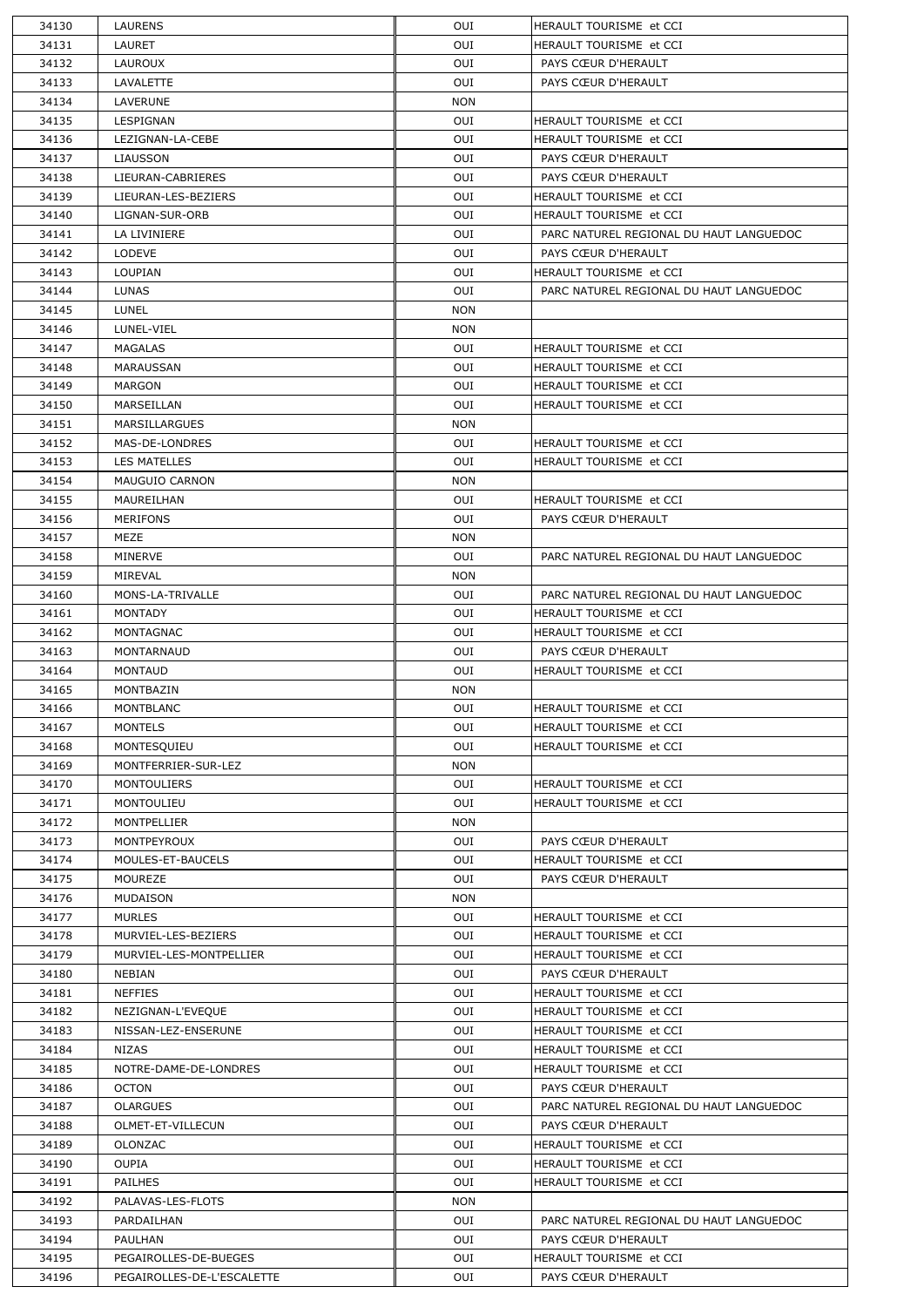| 34197 | <b>PERET</b>                   | OUI        | PAYS CŒUR D'HERAULT                                               |
|-------|--------------------------------|------------|-------------------------------------------------------------------|
| 34198 | <b>PEROLS</b>                  | <b>NON</b> |                                                                   |
| 34199 | <b>PEZENAS</b>                 | OUI        | HERAULT TOURISME et CCI                                           |
| 34200 | PEZENES-LES-MINES              | OUI        | HERAULT TOURISME et CCI                                           |
| 34201 | PIERRERUE                      | OUI        | HERAULT TOURISME et CCI                                           |
| 34202 | PIGNAN                         | <b>NON</b> |                                                                   |
| 34203 | <b>PINET</b>                   | OUI        | HERAULT TOURISME et CCI                                           |
| 34204 | PLAISSAN                       | OUI        | PAYS CŒUR D'HERAULT                                               |
| 34205 | <b>LES PLANS</b>               | OUI        | PAYS CŒUR D'HERAULT                                               |
| 34206 | <b>POILHES</b>                 | OUI        | HERAULT TOURISME et CCI                                           |
| 34207 | <b>POMEROLS</b>                | OUI        | HERAULT TOURISME et CCI                                           |
| 34208 | <b>POPIAN</b>                  | OUI        | PAYS CŒUR D'HERAULT                                               |
| 34209 | <b>PORTIRAGNES</b>             | OUI        | HERAULT TOURISME et CCI                                           |
| 34210 | LE POUGET                      | OUI        | PAYS CŒUR D'HERAULT                                               |
| 34211 | LE POUJOL-SUR-ORB              | OUI        | PARC NATUREL REGIONAL DU HAUT LANGUEDOC                           |
| 34212 | <b>POUJOLS</b>                 | OUI        | PAYS CŒUR D'HERAULT                                               |
| 34213 | <b>POUSSAN</b>                 | <b>NON</b> |                                                                   |
| 34214 | <b>POUZOLLES</b>               | OUI        | HERAULT TOURISME et CCI                                           |
|       |                                | OUI        |                                                                   |
| 34215 | <b>POUZOLS</b>                 | OUI        | PAYS CŒUR D'HERAULT                                               |
| 34216 | LE PRADAL                      |            | PARC NATUREL REGIONAL DU HAUT LANGUEDOC                           |
| 34217 | PRADES-LE-LEZ                  | <b>NON</b> |                                                                   |
| 34218 | PRADES-SUR-VERNAZOBRE          | OUI        | <b>HERAULT TOURISME et CCI</b>                                    |
| 34219 | PREMIAN                        | OUI        | PARC NATUREL REGIONAL DU HAUT LANGUEDOC                           |
| 34220 | LE PUECH                       | OUI        | PAYS CŒUR D'HERAULT                                               |
| 34221 | <b>PUECHABON</b>               | OUI        | PAYS CŒUR D'HERAULT                                               |
| 34222 | <b>PUILACHER</b>               | OUI        | PAYS CŒUR D'HERAULT                                               |
| 34223 | PUIMISSON                      | OUI        | HERAULT TOURISME et CCI                                           |
| 34224 | PUISSALICON                    | OUI        | HERAULT TOURISME et CCI                                           |
| 34225 | <b>PUISSERGUIER</b>            | OUI        | HERAULT TOURISME et CCI                                           |
| 34226 | QUARANTE                       | OUI        | <b>HERAULT TOURISME et CCI</b>                                    |
| 34227 | <b>RESTINCLIERES</b>           | <b>NON</b> |                                                                   |
| 34228 | <b>RIEUSSEC</b>                | OUI        | PARC NATUREL REGIONAL DU HAUT LANGUEDOC                           |
| 34229 | <b>RIOLS</b>                   | OUI        | PARC NATUREL REGIONAL DU HAUT LANGUEDOC                           |
| 34230 | LES RIVES                      | OUI        | PAYS CŒUR D'HERAULT<br>PAYS CŒUR D'HERAULT et                     |
| 34231 | <b>ROMIGUIERES</b>             | OUI        | PARC NATUREL REGIONAL DU HAUT LANGUEDOC                           |
| 34232 | <b>ROQUEBRUN</b>               | OUI        | PARC NATUREL REGIONAL DU HAUT LANGUEDOC                           |
| 34233 | <b>ROQUEREDONDE</b>            | OUI        | PAYS CŒUR D'HERAULT et<br>PARC NATUREL REGIONAL DU HAUT LANGUEDOC |
| 34234 | <b>ROQUESSELS</b>              | OUI        | HERAULT TOURISME et CCI                                           |
| 34235 | <b>ROSIS</b>                   | OUI        | PARC NATUREL REGIONAL DU HAUT LANGUEDOC                           |
| 34236 | <b>ROUET</b>                   | OUI        | HERAULT TOURISME et CCI                                           |
| 34237 | <b>ROUJAN</b>                  | OUI        | HERAULT TOURISME et CCI                                           |
| 34238 | SAINT-ANDRE-DE-BUEGES          | OUI        | HERAULT TOURISME et CCI                                           |
| 34239 | SAINT-ANDRE-DE-SANGONIS        | OUI        | PAYS CŒUR D'HERAULT                                               |
| 34240 | SAINT-AUNES                    | <b>NON</b> |                                                                   |
| 34241 | SAINT-BAUZILLE-DE-LA-SYLVE     | OUI        | PAYS CŒUR D'HERAULT                                               |
| 34242 | SAINT-BAUZILLE-DE-MONTMEL      | OUI        | HERAULT TOURISME et CCI                                           |
| 34243 | SAINT-BAUZILLE-DE-PUTOIS       | OUI        | HERAULT TOURISME et CCI                                           |
| 34244 | SAINT-BRES                     | <b>NON</b> |                                                                   |
| 34245 | SAINT-CHINIAN                  | OUI        | HERAULT TOURISME et CCI                                           |
| 34246 | ENTRE-VIGNES                   | OUI        | HERAULT TOURISME et CCI                                           |
| 34247 | SAINT-CLEMENT-DE-RIVIERE       | <b>NON</b> |                                                                   |
| 34248 | SAINTE-CROIX-DE-QUINTILLARGUES | OUI        | HERAULT TOURISME et CCI                                           |
| 34249 | SAINT-DREZERY                  | OUI        | HERAULT TOURISME et CCI                                           |
| 34250 | SAINT-ETIENNE-D'ALBAGNAN       | OUI        | PARC NATUREL REGIONAL DU HAUT LANGUEDOC                           |
| 34251 | SAINT-ETIENNE-DE-GOURGAS       | OUI        | PAYS CŒUR D'HERAULT                                               |
| 34252 | SAINT-ETIENNE-D'ESTRECHOUX     | OUI        | PARC NATUREL REGIONAL DU HAUT LANGUEDOC                           |
| 34253 | SAINT-FELIX-DE-L'HERAS         | OUI        | PAYS CŒUR D'HERAULT                                               |
| 34254 | SAINT-FELIX-DE-LODEZ           | OUI        | PAYS CŒUR D'HERAULT                                               |
| 34255 | SAINT-GELY-DU-FESC             | <b>NON</b> |                                                                   |
| 34256 | SAINT-GENIES-DES-MOURGUES      | OUI        | HERAULT TOURISME et CCI                                           |
| 34257 | SAINT-GENIES- DE-VARENSAL      | OUI        | PARC NATUREL REGIONAL DU HAUT LANGUEDOC                           |
| 34258 | SAINT-GENIES-DE-FONTEDIT       | OUI        | HERAULT TOURISME et CCI                                           |
| 34259 | SAINT-GEORGES-D'ORQUES         | <b>NON</b> |                                                                   |
| 34260 | SAINT-GERVAIS-SUR-MARE         | OUI        | PARC NATUREL REGIONAL DU HAUT LANGUEDOC                           |
| 34261 | SAINT-GUILHEM-LE-DESERT        | OUI        | PAYS CŒUR D'HERAULT                                               |
| 34262 | SAINT-GUIRAUD                  | OUI        | PAYS CŒUR D'HERAULT                                               |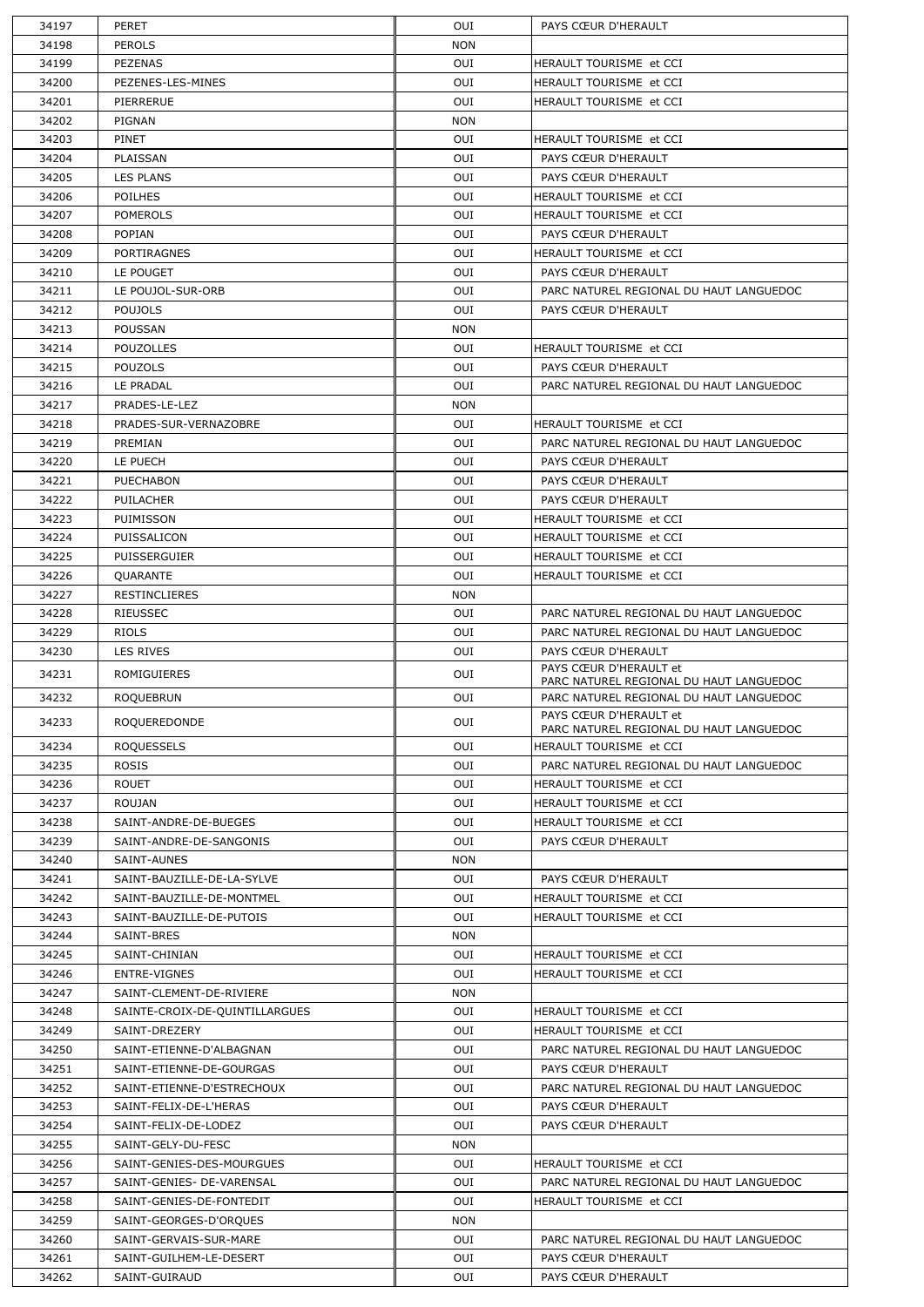| 34263 | SAINT-HILAIRE-DE-BEAUVOIR                | OUI        | <b>HERAULT TOURISME et CCI</b>          |
|-------|------------------------------------------|------------|-----------------------------------------|
| 34264 | SAINT-JEAN-DE-BUEGES                     | OUI        | HERAULT TOURISME et CCI                 |
| 34265 | SAINT-JEAN-DE-CORNIES                    | OUI        | HERAULT TOURISME et CCI                 |
| 34266 | SAINT-JEAN-DE-CUCULLES                   | OUI        | HERAULT TOURISME et CCI                 |
| 34267 | SAINT-JEAN-DE-FOS                        | OUI        | PAYS CŒUR D'HERAULT                     |
| 34268 | SAINT-JEAN-DE-LA-BLAQUIERE               | OUI        | PAYS CŒUR D'HERAULT                     |
| 34269 | SAINT-JEAN-DE-MINERVOIS                  | <b>OUI</b> | PARC NATUREL REGIONAL DU HAUT LANGUEDOC |
| 34270 | SAINT-JEAN-DE-VEDAS                      | <b>NON</b> |                                         |
| 34271 | SAINT-JULIEN                             | OUI        | PARC NATUREL REGIONAL DU HAUT LANGUEDOC |
| 34272 | SAINT-JUST                               | <b>NON</b> |                                         |
| 34273 | SAINT-MARTIN-DE-L'ARCON                  | OUI        | PARC NATUREL REGIONAL DU HAUT LANGUEDOC |
| 34274 | SAINT-MARTIN-DE-LONDRES                  | OUI        | HERAULT TOURISME et CCI                 |
| 34276 | SAINT-MATHIEU-DE-TREVIERS                | OUI        | <b>HERAULT TOURISME et CCI</b>          |
| 34277 | SAINT-MAURICE-NAVACELLES                 | OUI        | PAYS CŒUR D'HERAULT                     |
| 34278 | SAINT-MICHEL                             | <b>OUI</b> | PAYS CŒUR D'HERAULT                     |
| 34279 | SAINT-NAZAIRE-DE-LADAREZ                 | OUI        | PARC NATUREL REGIONAL DU HAUT LANGUEDOC |
| 34280 | SAINT-NAZAIRE-DE-PEZAN                   | <b>NON</b> |                                         |
| 34281 | SAINT-PARGOIRE                           | OUI        | PAYS CŒUR D'HERAULT                     |
| 34282 | SAINT-PAUL-ET-VALMALLE                   | OUI        | PAYS CŒUR D'HERAULT                     |
| 34283 | SAINT-PIERRE-DE-LA-FAGE                  | OUI        | PAYS CŒUR D'HERAULT                     |
| 34284 | SAINT-PONS-DE-THOMIERES                  | <b>OUI</b> | PARC NATUREL REGIONAL DU HAUT LANGUEDOC |
| 34285 | SAINT-PONS-DE-MAUCHIENS                  | OUI        | HERAULT TOURISME et CCI                 |
| 34286 | SAINT-PRIVAT                             | <b>OUI</b> | PAYS CŒUR D'HERAULT                     |
| 34287 | SAINT-SATURNIN-DE-LUCIAN                 | OUI        | PAYS CŒUR D'HERAULT                     |
| 34288 | <b>SAINT-SERIES</b>                      | OUI        | HERAULT TOURISME et CCI                 |
| 34289 | SAINT-THIBERY                            | OUI        | <b>HERAULT TOURISME et CCI</b>          |
| 34290 | SAINT-VINCENT-DE-BARBEYRARGUES           | <b>NON</b> |                                         |
| 34291 | SAINT-VINCENT-D'OLARGUES                 | OUI        | PARC NATUREL REGIONAL DU HAUT LANGUEDOC |
| 34292 | <b>SALASC</b>                            | <b>OUI</b> | PAYS CŒUR D'HERAULT                     |
| 34293 | LA SALVETAT-SUR-AGOUT                    | OUI        | PARC NATUREL REGIONAL DU HAUT LANGUEDOC |
| 34294 | <b>SATURARGUES</b>                       | OUI        | HERAULT TOURISME et CCI                 |
| 34295 | <b>SAUSSAN</b>                           | <b>NON</b> |                                         |
| 34296 | <b>SAUSSINES</b>                         | <b>OUI</b> | HERAULT TOURISME et CCI                 |
| 34297 | <b>SAUTEYRARGUES</b>                     | OUI        | HERAULT TOURISME et CCI                 |
| 34298 | SAUVIAN                                  | OUI        | HERAULT TOURISME et CCI                 |
| 34299 | SERIGNAN                                 | OUI        | HERAULT TOURISME et CCI                 |
| 34300 | <b>SERVIAN</b>                           | OUI        | HERAULT TOURISME et CCI                 |
| 34301 | <b>SETE</b>                              | <b>NON</b> |                                         |
| 34302 | <b>SIRAN</b>                             | OUI        | PARC NATUREL REGIONAL DU HAUT LANGUEDOC |
|       |                                          |            |                                         |
| 34303 | <b>SORBS</b>                             | <b>OUI</b> | PAYS CŒUR D'HERAULT                     |
| 34304 | <b>SOUBES</b>                            | OUI        | PAYS CŒUR D'HERAULT                     |
| 34305 | LE SOULIE                                | OUI        | PARC NATUREL REGIONAL DU HAUT LANGUEDOC |
| 34306 | <b>SOUMONT</b>                           | OUI        | PAYS CŒUR D'HERAULT                     |
| 34307 | <b>SUSSARGUES</b>                        | <b>NON</b> |                                         |
| 34308 | TAUSSAC-LA-BILLIERE                      | OUI        | PARC NATUREL REGIONAL DU HAUT LANGUEDOC |
| 34309 | TEYRAN                                   | <b>NON</b> |                                         |
| 34310 | THEZAN-LES-BEZIERS                       | OUI        | HERAULT TOURISME et CCI                 |
| 34311 | <b>TOURBES</b>                           | OUI        | <b>HERAULT TOURISME et CCI</b>          |
| 34312 | LA TOUR-SUR-ORB                          | <b>OUI</b> | PARC NATUREL REGIONAL DU HAUT LANGUEDOC |
| 34313 | <b>TRESSAN</b>                           | <b>OUI</b> | PAYS CŒUR D'HERAULT                     |
| 34314 | LE TRIADOU                               | OUI        | HERAULT TOURISME et CCI                 |
| 34315 | USCLAS-D'HERAULT                         | OUI        | PAYS CŒUR D'HERAULT                     |
| 34316 | USCLAS-DU-BOSC                           | OUI        | PAYS CŒUR D'HERAULT                     |
| 34317 | LA VACQUERIE-ET-SAINT-MARTIN-DE-CASTRIES | OUI        | PAYS CŒUR D'HERAULT                     |
| 34318 | VACQUIERES                               | OUI        | HERAULT TOURISME et CCI                 |
| 34319 | VAILHAN                                  | OUI        | HERAULT TOURISME et CCI                 |
| 34320 | VAILHAUQUES                              | OUI        | HERAULT TOURISME et CCI                 |
| 34321 | <b>VALERGUES</b>                         | OUI        | HERAULT TOURISME et CCI                 |
| 34322 | <b>VALFLAUNES</b>                        | OUI        | HERAULT TOURISME et CCI                 |
| 34323 | VALMASCLE                                | OUI        | PAYS CŒUR D'HERAULT                     |
| 34324 | <b>VALRAS-PLAGE</b>                      | OUI        | HERAULT TOURISME et CCI                 |
| 34325 | <b>VALROS</b>                            | OUI        | HERAULT TOURISME et CCI                 |
| 34326 | <b>VELIEUX</b>                           | OUI        | PARC NATUREL REGIONAL DU HAUT LANGUEDOC |
| 34327 | <b>VENDARGUES</b>                        | <b>NON</b> |                                         |
| 34328 | VENDEMIAN                                | OUI        | PAYS CŒUR D'HERAULT                     |
| 34329 | <b>VENDRES</b>                           | OUI        | HERAULT TOURISME et CCI                 |